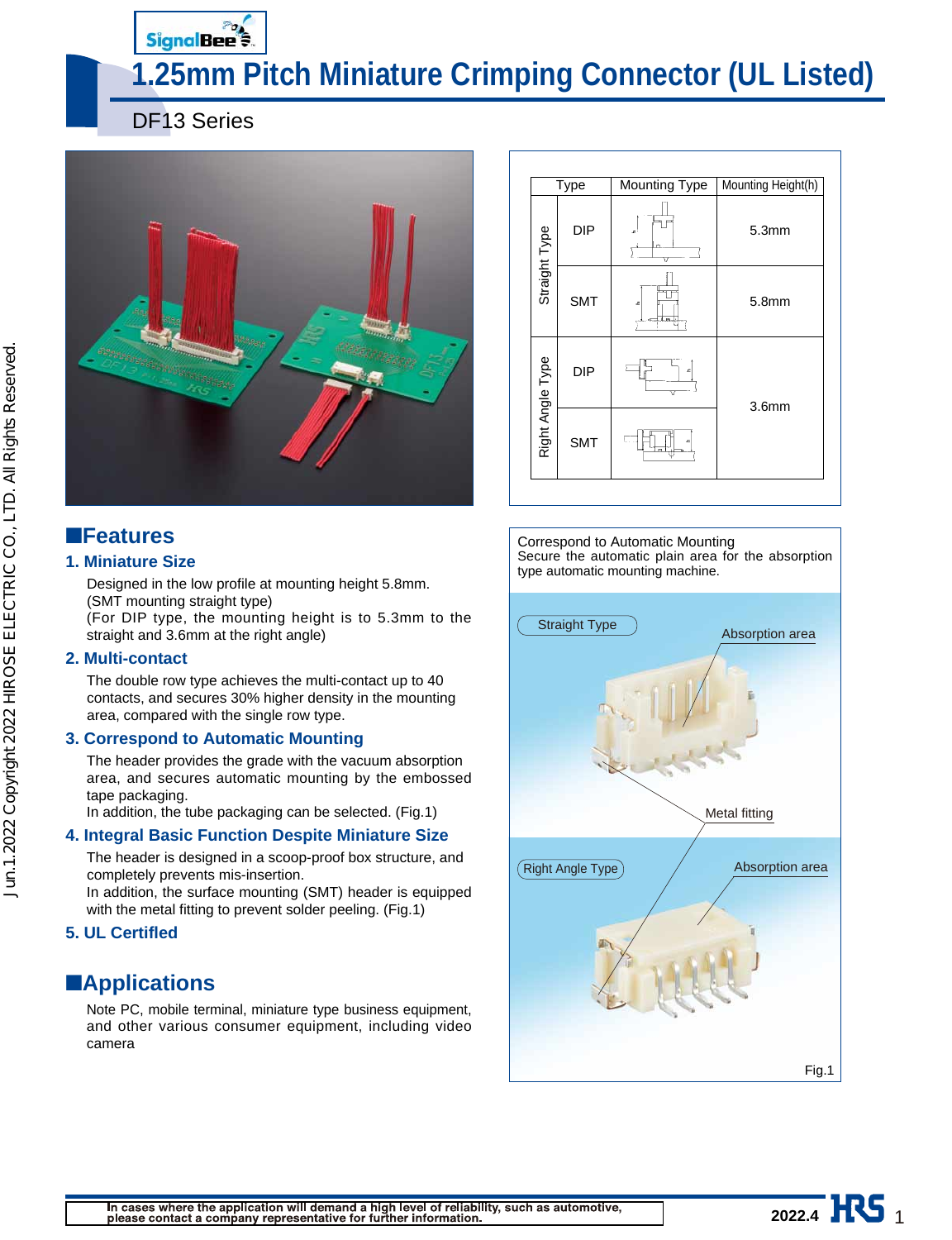### ■**Product Specifications**

| Rating                           | Current rating<br>Voltage rating             | Specification<br>UL<br>Specification<br>UL | 1A/pin<br>150V AC/DC<br>29.9V AC/DC             |                                                                                               | Storage Temperature Range : -10 to +60℃ (Note 2)<br>Operating Temperature Range : -35 to +85℃ (Note 1)<br>Operating Moisture Range: 20 to 80% (Note 3)<br>Storage Moisture Range: 40 to 70% (Note 2) |                                                                                           |  |  |  |
|----------------------------------|----------------------------------------------|--------------------------------------------|-------------------------------------------------|-----------------------------------------------------------------------------------------------|------------------------------------------------------------------------------------------------------------------------------------------------------------------------------------------------------|-------------------------------------------------------------------------------------------|--|--|--|
| <b>Item</b>                      |                                              |                                            | Specification                                   |                                                                                               |                                                                                                                                                                                                      | Condition                                                                                 |  |  |  |
| 1. Insulation Resistance         | $500M\Omega$ min.                            |                                            |                                                 |                                                                                               |                                                                                                                                                                                                      | 100V DC                                                                                   |  |  |  |
| 2. Withstanding voltage          |                                              |                                            | No flashover or insulation breakdown.           |                                                                                               | 500V AC/1 minute                                                                                                                                                                                     |                                                                                           |  |  |  |
| <b>3. Contact Resistance</b>     | $30 \text{m}\Omega$ max.                     |                                            |                                                 |                                                                                               | 100 <sub>m</sub> A                                                                                                                                                                                   |                                                                                           |  |  |  |
| 4. Vibration                     |                                              |                                            | No electrical discontinuity of $1\mu s$ or more |                                                                                               |                                                                                                                                                                                                      | Frequency: 10 to 55 Hz, single amplitude of 0.75 mm, 2 hours in each of the 3 directions. |  |  |  |
| 5. Humidity (Steady state)       |                                              |                                            |                                                 | Contact resistance: $30m\Omega$ max. Insulation resistance: $500M\Omega$ min.                 | 96 hours at temperature of 40°C and humidity of 90% to 95%                                                                                                                                           |                                                                                           |  |  |  |
| 6. Temperature Cycle             |                                              |                                            |                                                 | Contact resistance: $30 \text{m}\Omega$ max. Insulation resistance: $500 \text{M}\Omega$ min. | (-55℃ : 30 minutes→ 5 to 35℃ : 10 minutes→ 85℃ : 30 minutes→ 5 to 35℃ : 10 minutes) 5 cycles                                                                                                         |                                                                                           |  |  |  |
| 7. Durability (Mating/un-mating) | Contact resistance: $30 \text{m}\Omega$ max. |                                            |                                                 |                                                                                               | Tin plating: 30 cycles                                                                                                                                                                               |                                                                                           |  |  |  |
|                                  |                                              |                                            |                                                 |                                                                                               | Gold plating: 50 cycles                                                                                                                                                                              |                                                                                           |  |  |  |
| 8. Resistance to Soldering heat  |                                              |                                            |                                                 | No deformation of components affecting performance.                                           | Flow : 250℃ for 10 seconds                                                                                                                                                                           |                                                                                           |  |  |  |
|                                  |                                              |                                            |                                                 |                                                                                               |                                                                                                                                                                                                      | Manual soldering: 300°C for 3 seconds                                                     |  |  |  |
|                                  |                                              |                                            |                                                 |                                                                                               |                                                                                                                                                                                                      | Reflow: At the recommended temperature profile                                            |  |  |  |
|                                  |                                              |                                            |                                                 |                                                                                               | Manual soldering: 300°C for 3 seconds                                                                                                                                                                |                                                                                           |  |  |  |

Note 1 : Includes temperature rise caused by current flow.

Note 2 : The term "storage" refers to products stored for long period of time prior to mounting and use. Operating Temperature Range and Humidity range covers non conducting condition of installed connectors in storage, shipment or during transportation. ●**UL File No. and Recognition**

Note 3 : Use without condensation on parts.

Note 4 : Information contained in ths catalog represents general requirements for this Series.

Contact us for the drawings and specifications for a specific part number shown.

#### ■**Materials/Finish**

| Product                     | Finish<br>Material<br>Part |                 | Remarks                   | RoHS <sub>2</sub> |     |
|-----------------------------|----------------------------|-----------------|---------------------------|-------------------|-----|
| Crimping Socket             | Insulator                  | Polyamide       | Beige                     | UL94V-0           |     |
| Crimping Contact for Socket | Contact                    | Phosphor copper | Tin plated or gold plated |                   |     |
|                             | Insulator                  | Polyamide       | Beige                     | UL94V-0           |     |
| Pin Header (Through hole)   | Contact                    | <b>Brass</b>    | Tin plated                |                   |     |
|                             | Insulator                  | Polyamide       | Beige                     | UL94V-0           | Yes |
| Pin Header (SMT Single row) | Contact                    | <b>Brass</b>    | Tin plated or gold plated |                   |     |
|                             | <b>Metal Fitting</b>       | Phosphor copper | Tin plated                |                   |     |
|                             | Insulator                  | Polyamide       | Beige                     | UL94V-0           |     |
| Pin Header (SMT Double row) | Contact                    | <b>Brass</b>    | Tin plated or gold plated |                   |     |
|                             | <b>Metal Fitting</b>       | Phosphor copper | Tin plated                |                   |     |

**No. UL : E52653**

#### ■**Product Number Structure**

Refer to the chart below when determining the product specifications from the product number. Please select from the product numbers listed in this catalog when placing orders.

#### ●**Connector**

### **DF13 -** \* **S - 1.25 C**  $\begin{array}{ccc} 0 & \hspace{1.5mm} 0 & \hspace{1.5mm} 0 \hspace{1.5mm} \end{array} \hspace{1.2mm} \begin{array}{ccc} \circ & \hspace{1.5mm} 0 & \hspace{1.5mm} 0 & \hspace{1.5mm} 0 \end{array}$

| Series Name: DF13            | <b>8 Connector Type</b>    | <b>O</b> Connection Form / Contact Style. |
|------------------------------|----------------------------|-------------------------------------------|
| <b>2</b> Number of Contacts  | S: Single row socket       | C: Crimping socket                        |
| Single row : 2 to 12, 14, 15 | P: Single row pin header   | DSA: Straight through hole                |
| Double row: 10, 20, 30, 40   | DS: Double row socket      | DS: Right angle through hole              |
|                              | DP : Double row pin header | V: Straight SMT                           |
|                              | 4 Contact Pitch: 1.25mm    | H: Right angle SMT                        |

#### ●**Contact**

 $2$  HRS

| G: Low insertion / extraction   Plating Type Blank: Tin plated<br>$\overline{4}$<br>Applicable Cable Size 2630 : 26 to 30 AWG<br>A: Gold plated | DF13 # - 2630 SCF A |  |  | Style Symbol Blank: Standard | <b>8</b> Packaging Type SCF : Socket Contact/Reel |
|-------------------------------------------------------------------------------------------------------------------------------------------------|---------------------|--|--|------------------------------|---------------------------------------------------|
|                                                                                                                                                 |                     |  |  |                              |                                                   |
|                                                                                                                                                 |                     |  |  |                              |                                                   |
| 3032 : 30 to 32 AWG                                                                                                                             |                     |  |  |                              |                                                   |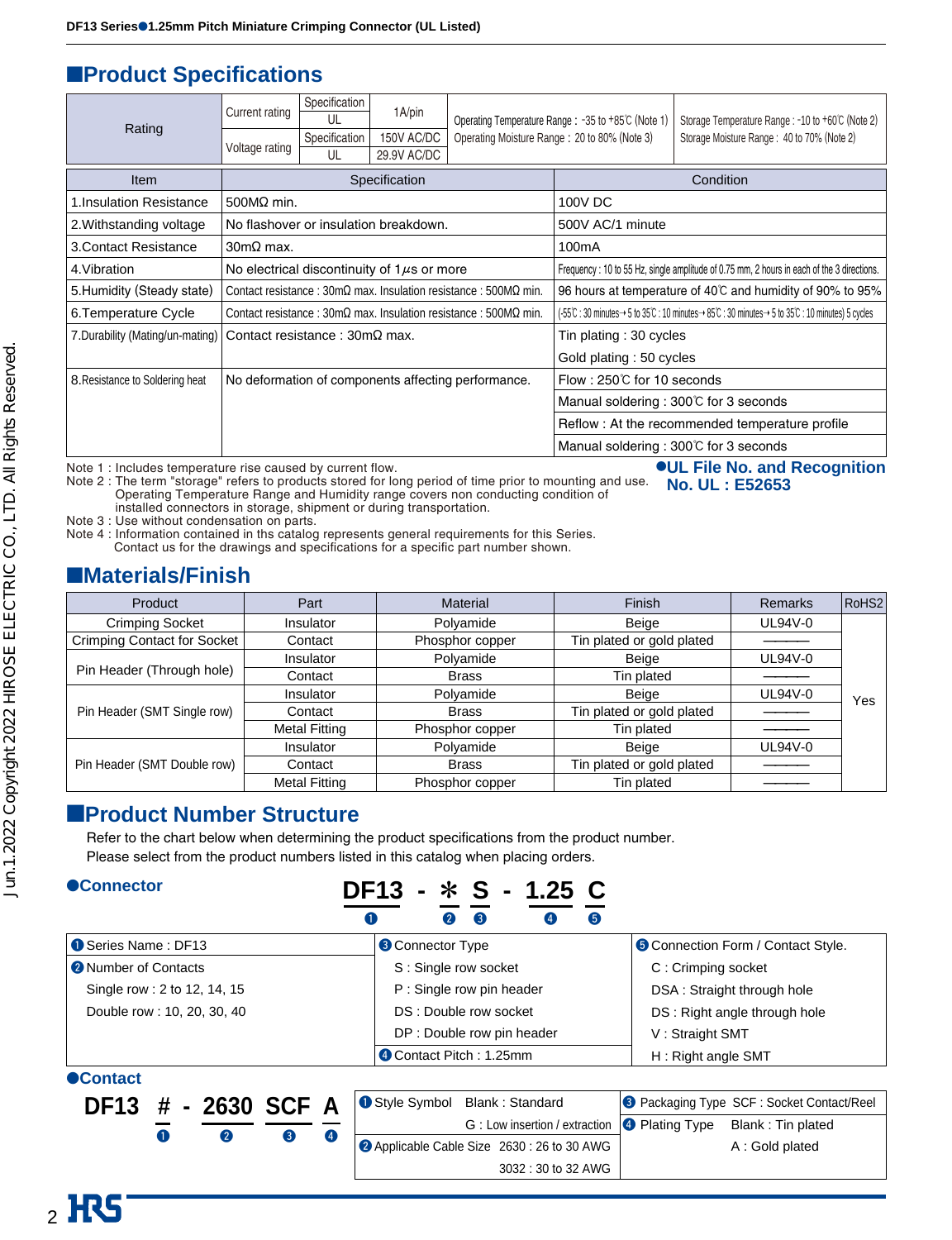### ■**Single Row Socket**





|  | Unit : $mm$ |
|--|-------------|
|  |             |
|  |             |

| Part No.      | HRS No.    | No. of Contacts | A    | B     | Part No.       | HRS No.    | No. of Contacts | A     | в     |
|---------------|------------|-----------------|------|-------|----------------|------------|-----------------|-------|-------|
| DF13-2S-1.25C | 536-0001-4 |                 | .25  | 4.15  | DF13-9S-1.25C  | 536-0008-3 | 9               | 10.00 | 12.90 |
| DF13-3S-1.25C | 536-0002-7 |                 | 2.50 | 5.40  | DF13-10S-1.25C | 536-0009-6 | 10              | 11.25 | 14.15 |
| DF13-4S-1.25C | 536-0003-0 | 4               | 3.75 | 6.65  | DF13-11S-1.25C | 536-0010-5 | 11              | 12.50 | 15.40 |
| DF13-5S-1.25C | 536-0004-2 | 5               | 5.00 | 7.90  | DF13-12S-1.25C | 536-0011-8 | 12              | 13.75 | 16.65 |
| DF13-6S-1.25C | 536-0005-5 | 6               | 6.25 | 9.15  | DF13-13S-1.25C | 536-0012-0 | 13              | 15.00 | 17.90 |
| DF13-7S-1.25C | 536-0006-8 |                 | 7.50 | 10.40 | DF13-14S-1.25C | 536-0013-3 | 14              | 16.25 | 19.15 |
| DF13-8S-1.25C | 536-0007-0 | 8               | 8.75 | .65   | DF13-15S-1.25C | 536-0014-6 | 15              | 17.50 | 20.40 |

Note 1 : The quantity is delivered per bag (100pcs.). If needed, please select and order the products per bag.

### ■**Double Row Socket**



| Part No.                            | HRS No.    | No. of Contacts | A     | в     |
|-------------------------------------|------------|-----------------|-------|-------|
| DF13-10DS-1.25C                     | 536-0550-2 | 10              | 10.40 | 5.00  |
| DF13-20DS-1.25C                     | 536-0555-6 | 20              | 16.65 | 11.25 |
| DF13-30DS-1.25C(10)   536-0560-6 10 |            | 30              | 22.90 | 17.50 |
| DF13-40DS-1.25C(10)   536-0565-0 10 |            | 40              | 29.15 | 23.75 |

Note : The quantity is delivered per bag (100pcs). If needed, please select and order the products per bag.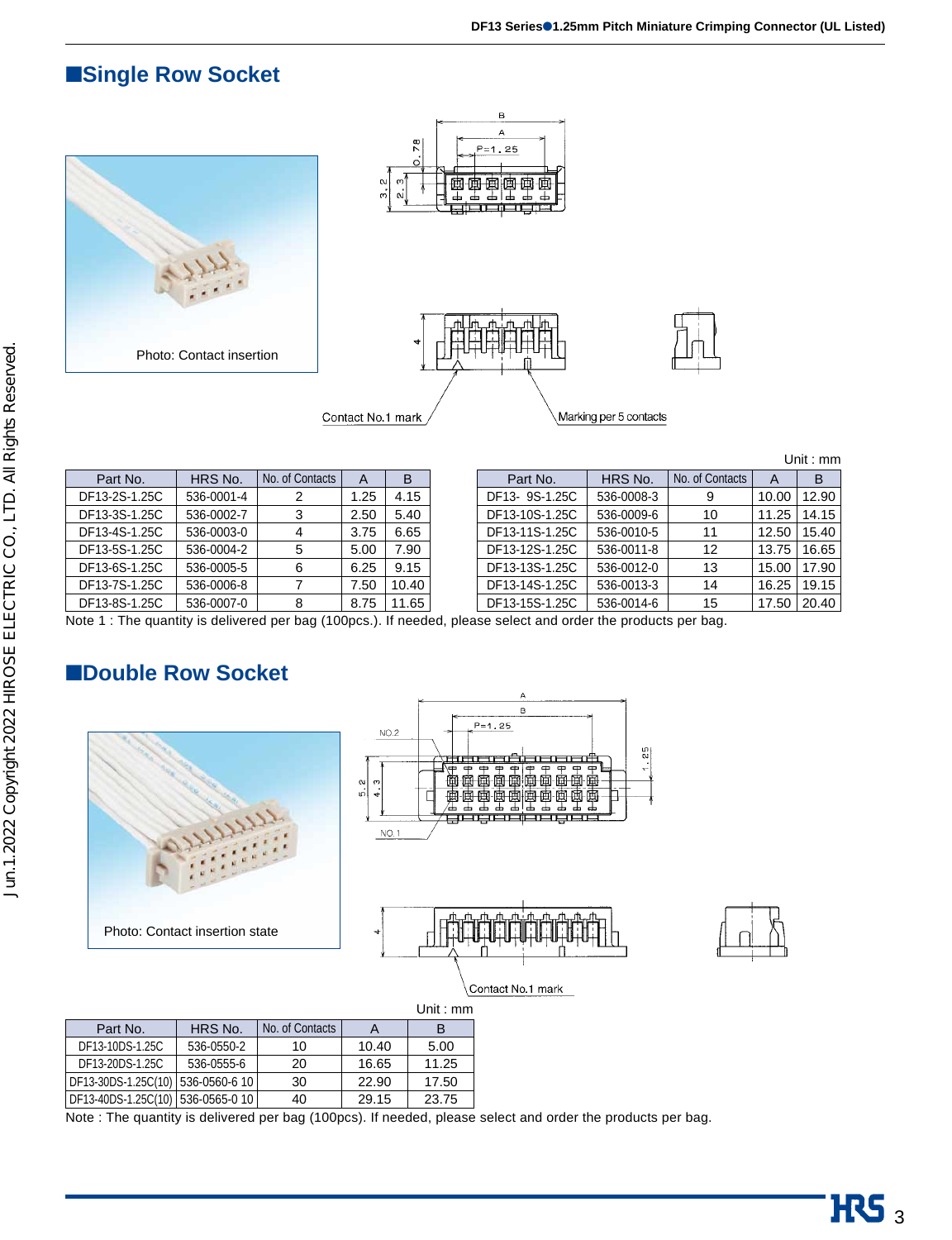### ■**Single Row Straight Pin Header (Through hole)**



**OBoard Through-hole Diameter:**  $\phi$ **0.6** $\pm$ **0.03** 





| Part No.                          | HRS No. | No. of Contacts | $\overline{A}$ | B                | <b>Tube Packaging Quantity</b> | Part No.                          | HRS No. |
|-----------------------------------|---------|-----------------|----------------|------------------|--------------------------------|-----------------------------------|---------|
| DF13-2P-1.25DSA(**) 536-0101-9 ** |         | 2               | 1.25           | 4.15             | 115                            | DF13- 9P-1.25DSA(**) 536-0108-8 * |         |
| DF13-3P-1.25DSA(**) 536-0102-1 ** |         | 3               | 2.50           | 5.40             | 89                             | DF13-10P-1.25DSA(**) 536-0109-0 * |         |
| DF13-4P-1.25DSA(**) 536-0103-4 ** |         | 4               |                | $3.75 \mid 6.65$ | 72                             | DF13-11P-1.25DSA(**) 536-0110-0 * |         |
| DF13-5P-1.25DSA(**) 536-0104-7 ** |         | 5               |                | $5.00$   $7.90$  | 61                             | DF13-12P-1.25DSA(**) 536-0111-2 * |         |
| DF13-6P-1.25DSA(**) 536-0105-0 ** |         | 6               |                | $6.25$ 9.15      | 52                             | DF13-13P-1.25DSA(**) 536-0112-5 * |         |
| DF13-7P-1.25DSA(**) 536-0106-2 ** |         |                 |                | 7.50 10.40       | 46                             | DF13-14P-1.25DSA(**) 536-0113-8 * |         |
| DF13-8P-1.25DSA(**) 536-0107-5 ** |         | 8               |                | 8.75 11.65       | 41                             | DF13-15P-1.25DSA(**) 536-0114-0 * |         |

|                      |               |                 |   |             | Unit: mm                |
|----------------------|---------------|-----------------|---|-------------|-------------------------|
| Part No.             | HRS No.       | No. of Contacts | A | B           | Tube Packaging Quantity |
| DF13- 9P-1.25DSA(**) | 536-0108-8 ** | 9               |   | 10.00 12.90 | 37                      |
| DF13-10P-1.25DSA(**) | 536-0109-0 ** | 10              |   | 11.25 14.15 | 34                      |
| DF13-11P-1.25DSA(**) | 536-0110-0 ** | 11              |   | 12.50 15.40 | 31                      |
| DF13-12P-1.25DSA(**) | 536-0111-2 ** | 12              |   | 13.75 16.65 | 29                      |
| DF13-13P-1.25DSA(**) | 536-0112-5 ** | 13              |   | 15.00 17.90 | 27                      |
| DF13-14P-1.25DSA(**) | 536-0113-8 ** | 14              |   | 16.25 19.15 | 25                      |
| DF13-15P-1.25DSA(**) | 536-0114-0 ** | 15              |   | 17.50 20.40 | 23                      |

[Specific No.] (05) : Tin plated

(25) : Tin plated, tube packaging

Note 1 : The quantity at the specific No."05" is delivered per bag (100pcs.). If needed, please select and order the products per bag. Note 2 : Order the tube packaging product, multiplying the tube packaging quantity.

### ■**Single Row Right Angle Pin Header (Through hole)**



**OBoard Through-hole Diameter :**  $\phi$ **0.6 ± 0.03** 

| ◡<br>$N$ O $\overline{1}$<br>Α<br>$P = 1.25$<br>유]<br>ი<br>ი<br>ω,<br>A<br>ო<br>٠<br>Ų<br>αi,<br>Ψ<br>Ų<br>Ų<br>Ψ<br>0.35×0.35 | Cavity No.  |
|--------------------------------------------------------------------------------------------------------------------------------|-------------|
| ì<br>4<br>ທ່<br>Ħ<br>Ħ<br>÷                                                                                                    | m<br>4<br>G |

[Specific No.] (\*\*), \*\* (25) : Tin plated tube packaging



| Part No.           | HRS No.       | No. of Contacts | A    | В          | <b>Tube Packaging Quantity</b> |
|--------------------|---------------|-----------------|------|------------|--------------------------------|
| DF13-2P-1.25DS(25) | 536-0151-7 25 | 2               | 1.25 | 4.15       | 115                            |
| DF13-3P-1.25DS(25) | 536-0152-025  | 3               | 2.50 | 5.40       | 89                             |
| DF13-4P-1.25DS(25) | 536-0153-2 25 | 4               | 3.75 | 6.65       | 72                             |
| DF13-5P-1.25DS(25) | 536-0154-5 25 | 5               | 5.00 | 7.90       | 61                             |
| DF13-6P-1.25DS(25) | 536-0155-8 25 | 6               | 6.25 | 9.15       | 52                             |
| DF13-7P-1.25DS(25) | 536-0156-025  | 7               | 7.50 | 10.40      | 46                             |
| DF13-8P-1.25DS(25) | 536-0157-325  | 8               |      | 8.75 11.65 | 41                             |

37 34 31 29 25 23 Tube Packaging Quantity Part No. FRS No. DF13- 9P-1.25DS(25) DF13-10P-1.25DS(25) DF13-11P-1.25DS(25) DF13-12P-1.25DS(25) DF13-14P-1.25DS(25) DF13-15P-1.25DS(25) 536-0158-6 25 536-0159-9 25 536-0160-8 25 536-0161-0 25 536-0163-6 25 536-0164-9 25 9 10 11 12 14 15 10.00 12.90 11.25 14.15 12.50 15.40 13.75 16.65 16.25 19.15 17.50 20.40 No. of Contacts | A | B

U

 $\leftarrow$ 

Note 1 : Order the tube packaging product, multiplying the tube packaging quantity.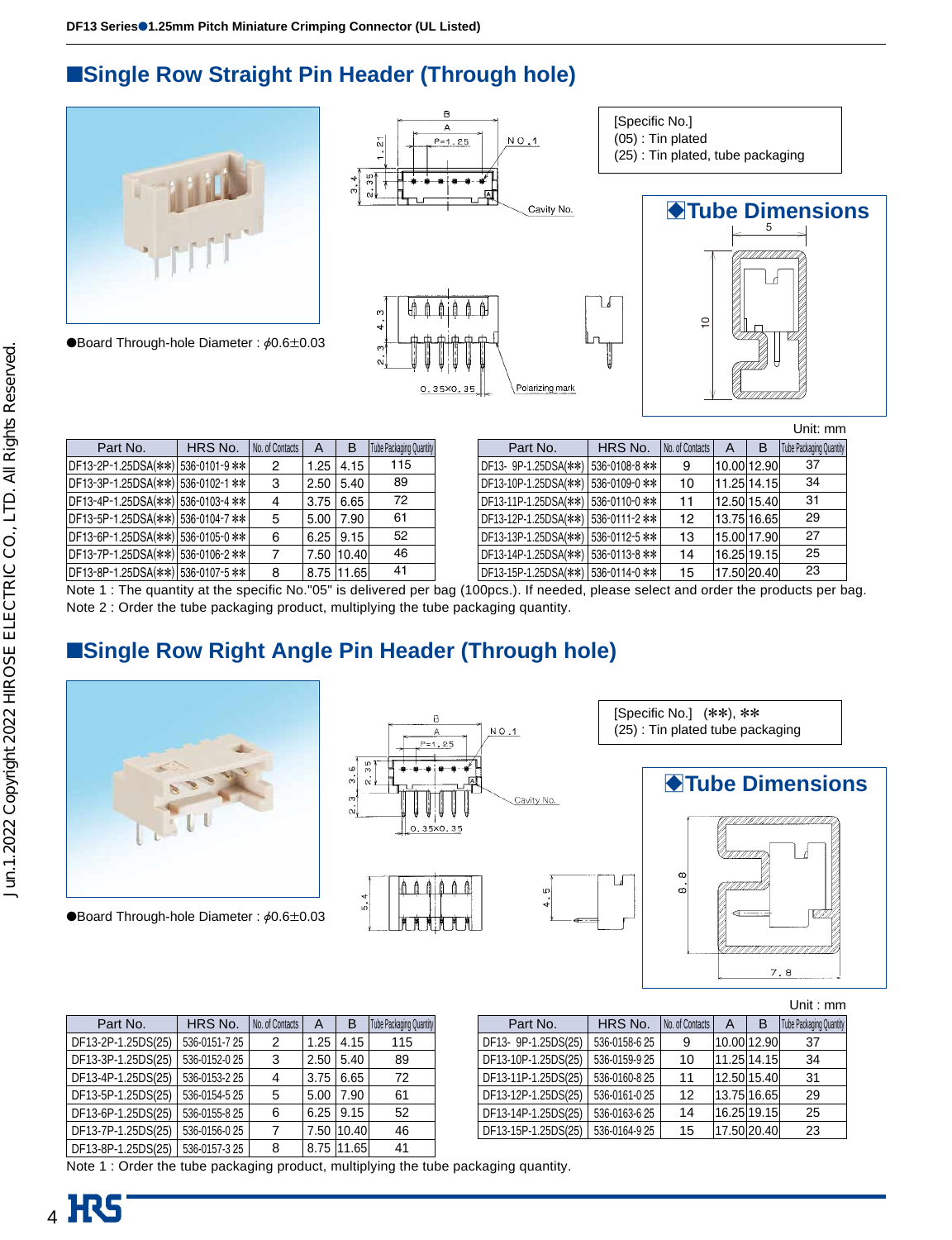### ■**Single Row Straight Pin Header (SMT) (Three-Wall/Correspond to Vacuum Absorption)**









### **BPCB mounting pattern**



Note 1.Shaded area must be free of any electrically conductive traces to avoid contact with soldered pin header terminations.

This pin header is a three-wall type, header has sufficiently large flat areas to allow pick-up with vacuum nozzles of automatic placement equipment.

[Specific No.] (\*\*), \*\*

(21) : Tin plated embossed tape packaging

(51) : Gold plated embossed tape packaging

|               |                 |              |       |              |       |       |       | Unit: mm                      |
|---------------|-----------------|--------------|-------|--------------|-------|-------|-------|-------------------------------|
| HRS No.       | No. of Contacts | $\mathsf{A}$ | B     | $\mathsf{C}$ | D     | E     | F     | <b>Emboss</b><br><b>Width</b> |
| 536-0401-2 ** | 2               | 1.25         | 4.15  | 7.15         | 5.65  | 1.95  | 2.20  | 16                            |
| 536-0402-5 ** | 3               | 2.50         | 5.40  | 8.40         | 6.90  | 3.20  | 3.45  | 16                            |
| 536-0403-8 ** | 4               | 3.75         | 6.65  | 9.65         | 8.15  | 4.45  | 3.10  | 24                            |
| 536-0404-0 ** | 5               | 5.00         | 7.90  | 10.90        | 9.40  | 5.70  | 4.35  | 24                            |
| 536-0405-3 ** | 6               | 6.25         | 9.15  | 12.15        | 10.65 | 6.95  | 5.60  | 24                            |
| 536-0406-6 ** | $\overline{7}$  | 7.50         | 10.40 | 13.40        | 11.90 | 8.20  | 6.85  | 24                            |
| 536-0407-9 ** | 8               | 8.75         | 11.65 | 14.65        | 13.15 | 9.45  | 8.10  | 24                            |
| 536-0408-1 ** | 9               | 10.00        | 12.90 | 15.90        | 14.40 | 10.70 | 9.35  | 24                            |
| 536-0409-4 ** | 10              | 11.25        | 14.15 | 17.15        | 15.65 | 11.95 | 10.60 | 24                            |
| 536-0410-3 ** | 11              | 12.50        | 15.40 | 18.40        | 16.90 | 13.20 | 11.85 | 32                            |
| 536-0411-6 ** | 12              | 13.75        | 16.65 | 19.65        | 18.15 | 14.45 | 13.10 | 32                            |
| 536-0413-1 ** | 14              | 16.25        | 19.15 | 22.15        | 20.65 | 16.95 | 15.60 | 32                            |
| 536-0414-4 ** | 15              | 17.50        | 20.40 | 23.40        | 21.90 | 18.20 | 16.85 | 44                            |
|               |                 |              |       |              |       |       |       |                               |

Note 1 : Please order the embossed tape packaging product according to reel number. (1000pcs/reel)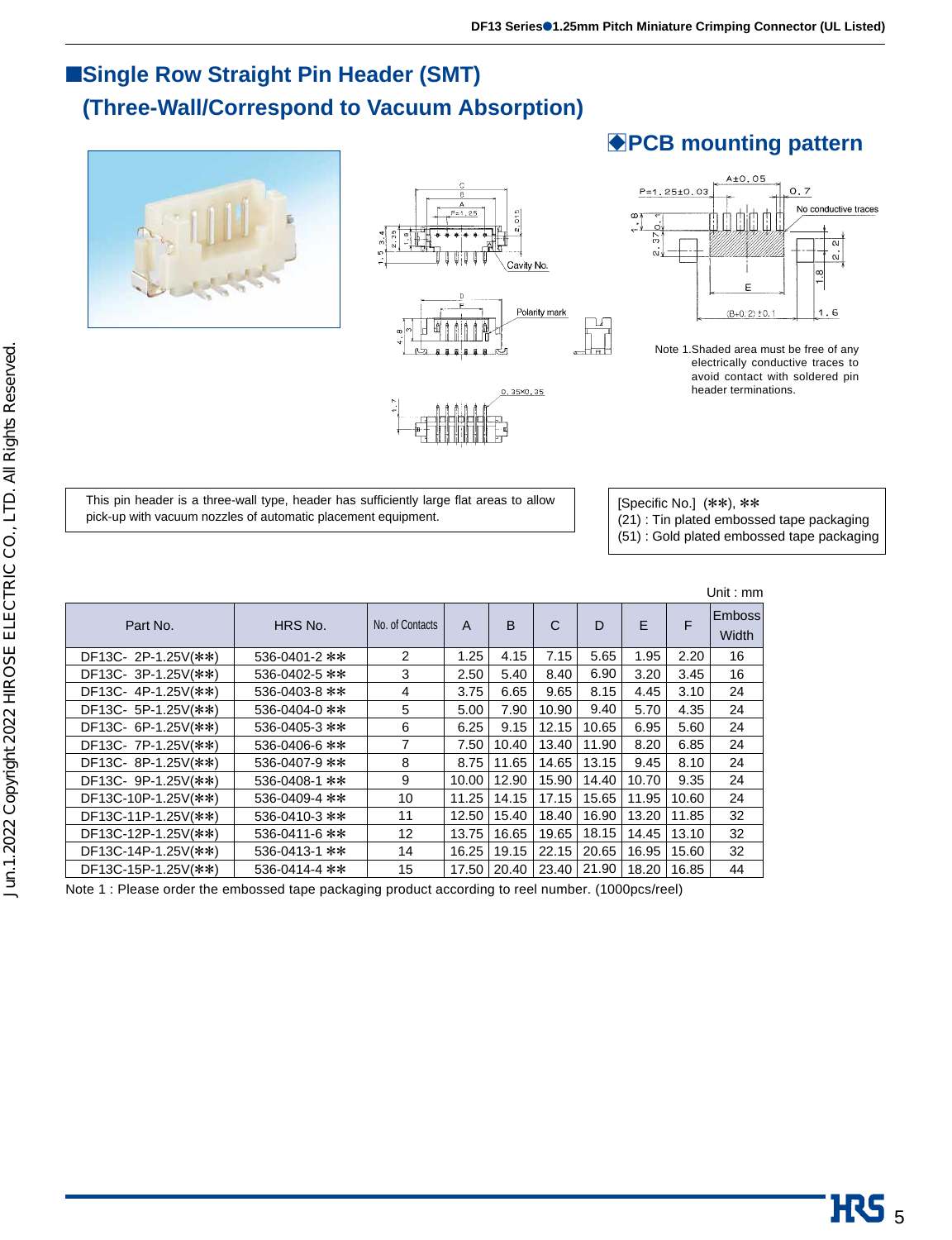### ■**Single Row Right Angle Pin Header (SMT)** ■**(Four-Wall/Correspond to Vacuum Absorption)**







# **BPCB mounting pattern**



[Specific No.] (\*\*), \*\*

(21) : Tin plated embossed tape packaging

(51) : Gold plated embossed tape packaging

|                     |               |                 |       |       |       |       | Unit: $mm$             |
|---------------------|---------------|-----------------|-------|-------|-------|-------|------------------------|
| Part No.            | HRS No.       | No. of Contacts | A     | B     | С     | D     | <b>Emboss</b><br>Width |
| DF13A-2P-1.25H(**)  | 536-0301-8 ** | 2               | 1.25  | 4.15  | 7.15  | 5.65  | 16                     |
| DF13A-3P-1.25H(**)  | 536-0302-0 ** | 3               | 2.50  | 5.40  | 8.40  | 6.90  | 16                     |
| DF13A-4P-1.25H(**)  | 536-0303-3 ** | 4               | 3.75  | 6.65  | 9.65  | 8.15  | 24                     |
| DF13A- 5P-1.25H(**) | 536-0304-6 ** | 5               | 5.00  | 7.90  | 10.90 | 9.40  | 24                     |
| DF13A- 6P-1.25H(**) | 536-0305-9 ** | 6               | 6.25  | 9.15  | 12.15 | 10.65 | 24                     |
| DF13A- 7P-1.25H(**) | 536-0306-1 ** | 7               | 7.50  | 10.40 | 13.40 | 11.90 | 24                     |
| DF13A-8P-1.25H(**)  | 536-0307-4 ** | 8               | 8.75  | 11.65 | 14.65 | 13.15 | 24                     |
| DF13A- 9P-1.25H(**) | 536-0308-7 ** | 9               | 10.00 | 12.90 | 15.90 | 14.40 | 24                     |
| DF13A-10P-1.25H(**) | 536-0309-0 ** | 10              | 11.25 | 14.15 | 17.15 | 15.65 | 24                     |
| DF13A-11P-1.25H(**) | 536-0310-9 ** | 11              | 12.50 | 15.40 | 18.40 | 16.90 | 32                     |
| DF13A-12P-1.25H(**) | 536-0311-1 ** | 12              | 13.75 | 16.65 | 19.65 | 18.15 | 32                     |
| DF13A-14P-1.25H(**) | 536-0313-7 ** | 14              | 16.25 | 19.15 | 22.15 | 20.65 | 32                     |
| DF13A-15P-1.25H(**) | 536-0314-0 ** | 15              | 17.50 | 20.40 | 23.40 | 21.90 | 44                     |
|                     |               |                 |       |       |       |       |                        |

Note 1 : Please order the embossed tape packaging product according to reel number. (1000pcs/reel)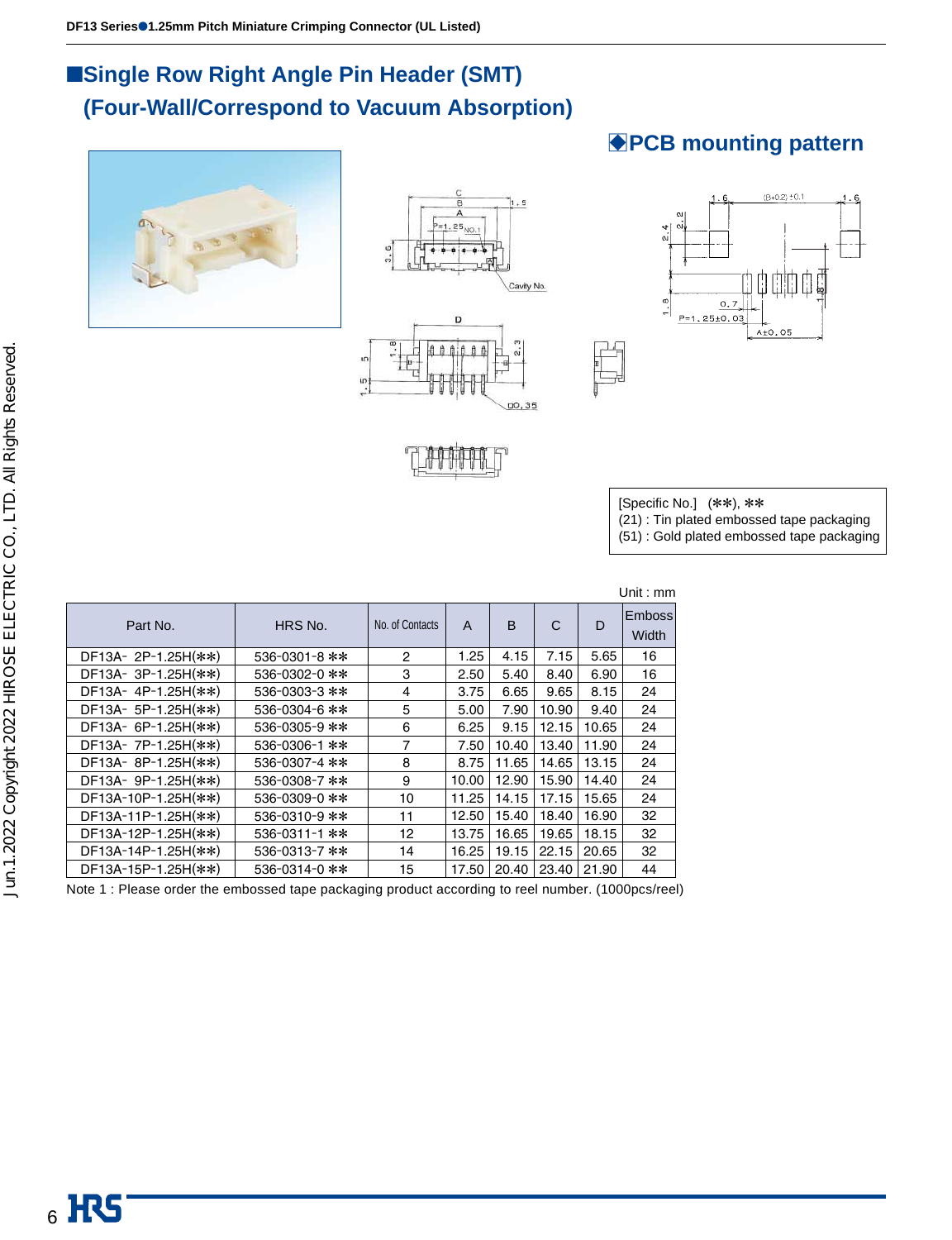### ■**Double Row Straight Pin Header (SMT)** ■**(Four-Wall/Correspond to Vacuum Absorption)**





### **BPCB mounting pattern**



Note 1. Shaded area must be free of any electrically conductive traces to avoid contact with soldered pin header terminations.

| [Specific No.] $(**), **$                 |
|-------------------------------------------|
| (22): Tin plated embossed tape packaging  |
| (52): Gold plated embossed tape packaging |

| Part No.              | HRS No.    | No. of Contacts | A     | B     | С     | (22) | Spec No. Spec No. Emboss<br>(52) | Width |
|-----------------------|------------|-----------------|-------|-------|-------|------|----------------------------------|-------|
| DF13EA-10DP-1.25V(**) | 536-0570-0 | 10              | 12.10 | 5.00  | 8.70  | ✓    | v                                | 24    |
| DF13EA-20DP-1.25V(**) | 536-0571-0 | 20              | 18.35 | 11.25 | 14.95 | ✔    | ✔                                | 32    |
| DF13EA-30DP-1.25V(**) | 536-0572-0 | 30              | 24.60 | 17.50 | 21.20 | ✔    | ✔                                | 44    |
| DF13EA-40DP-1.25V(**) | 536-0573-0 | 40              | 30.85 | 23.75 | 27.45 |      | ✔                                | 44    |

(52) : Gold plated embossed tape packaging

|                                                                                | Note 1: Please order the embossed tape packaging product according to reel number. (1000pcs/reel) |
|--------------------------------------------------------------------------------|---------------------------------------------------------------------------------------------------|
| Note 2: The absorption cap is attached to the embossed tape packaging product. |                                                                                                   |

Unit : mm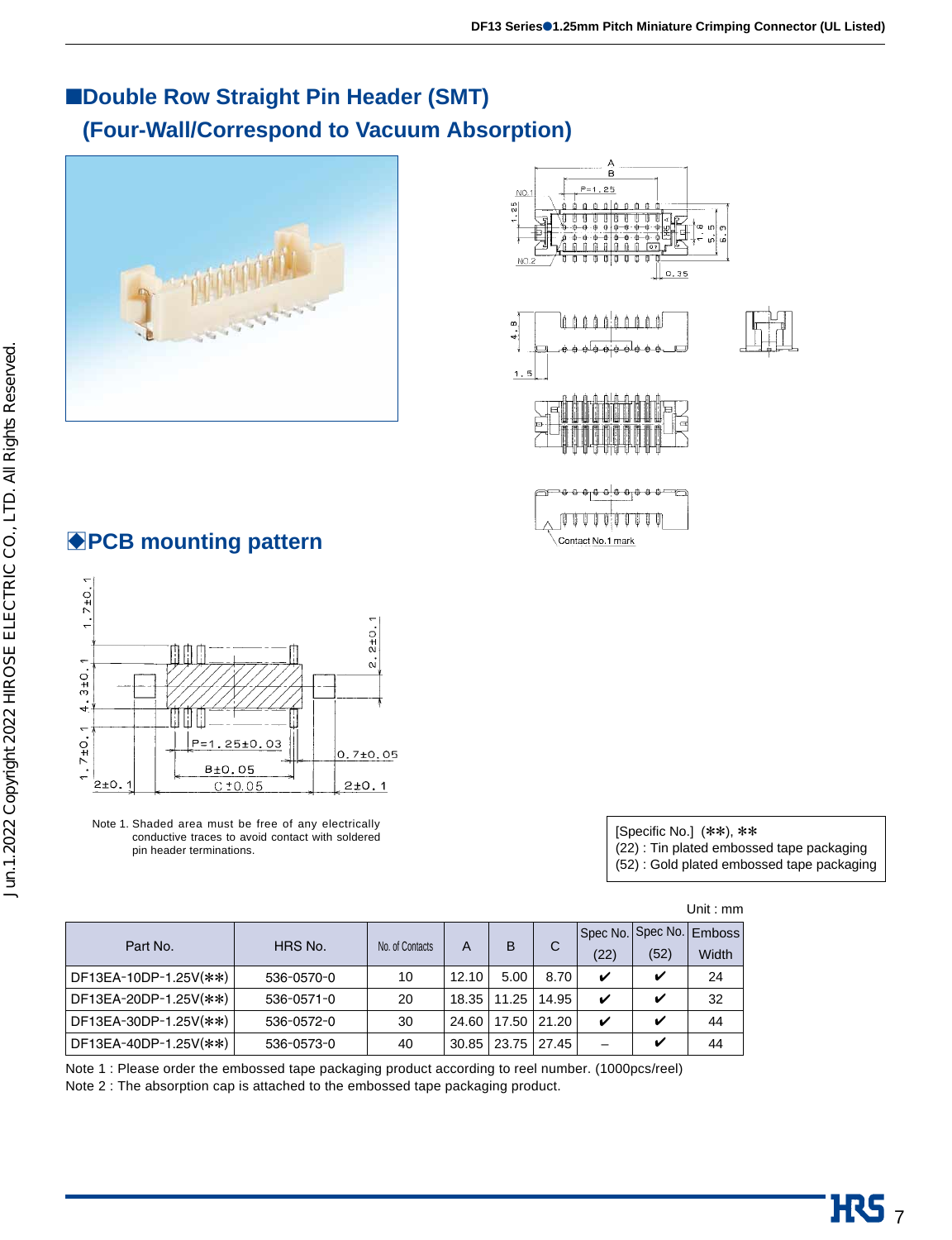### ■**Crimping Contact**





#### Reel Contact (1Reel, 10,000reel contacts)

|                                              |               |            | Applicable Cable (Tin Plated Annealing Copper Wire) (Note 1) |               |                            |                           |                                  |  |  |  |  |  |  |  |  |        |
|----------------------------------------------|---------------|------------|--------------------------------------------------------------|---------------|----------------------------|---------------------------|----------------------------------|--|--|--|--|--|--|--|--|--------|
| Part No.                                     | HRS No.       | Finish     | UL                                                           | Wire size     | Stranded wire<br>conductor | Calcuated<br>coss-section | <b>Jacket</b><br><b>Diameter</b> |  |  |  |  |  |  |  |  |        |
|                                              |               |            |                                                              | 26 AWG        | 7Pieces / $\phi$ 0.16mm    | $0.141$ mm <sup>2</sup>   |                                  |  |  |  |  |  |  |  |  |        |
| DF13-2630SCF                                 | 536-0300-5    |            | 1061<br>1571                                                 | <b>28 AWG</b> | 7Pieces / $\phi$ 0.127mm   | $0.089$ mm <sup>2</sup>   | $0.56$ to<br>1.0 <sub>mm</sub>   |  |  |  |  |  |  |  |  |        |
|                                              |               | Tin plated |                                                              | 30 AWG        | 7Pieces / $\phi$ 0.1mm     | $0.055$ mm <sup>2</sup>   |                                  |  |  |  |  |  |  |  |  |        |
| DF13-3032SCF                                 | 536-0299-8    |            | 1061                                                         | 30 AWG        | 7Pieces / $\phi$ 0.1mm     | $0.055$ mm <sup>2</sup>   | $0.52$ to                        |  |  |  |  |  |  |  |  |        |
|                                              |               |            | 1571                                                         | 32 AWG        | 7Pieces / $\phi$ 0.08mm    | $0.035$ mm <sup>2</sup>   | 0.8 <sub>mm</sub>                |  |  |  |  |  |  |  |  |        |
|                                              | 536-0298-5 04 | Au plated  | 1061<br>1571                                                 | <b>26 AWG</b> | 7Pieces / $\phi$ 0.16mm    | $0.141$ mm <sup>2</sup>   | $0.56$ to<br>1.0 <sub>mm</sub>   |  |  |  |  |  |  |  |  |        |
| DF13-2630SCFA(04)                            |               |            |                                                              | <b>28 AWG</b> | 7Pieces / $\phi$ 0.127mm   | $0.089$ mm <sup>2</sup>   |                                  |  |  |  |  |  |  |  |  |        |
|                                              |               |            |                                                              |               |                            |                           |                                  |  |  |  |  |  |  |  |  | 30 AWG |
| DF13-3032SCFA                                | 536-0641-6    |            | 1061                                                         | 30 AWG        | 7Pieces / $\phi$ 0.1mm     | $0.055$ mm <sup>2</sup>   | $0.52$ to                        |  |  |  |  |  |  |  |  |        |
|                                              |               |            | 1571                                                         | 32 AWG        | 7Pieces / ¢0.08mm          | $0.035$ mm <sup>2</sup>   | 0.8 <sub>mm</sub>                |  |  |  |  |  |  |  |  |        |
|                                              |               |            |                                                              | <b>26 AWG</b> | 7Pieces / $\phi$ 0.16mm    | $0.141$ mm <sup>2</sup>   |                                  |  |  |  |  |  |  |  |  |        |
| DF13G-2630SCF<br>(Low insertion/extraction)  | 536-0643-1    | Tin plated | 1061<br>1571                                                 | <b>28 AWG</b> | 7Pieces / $\phi$ 0.127mm   | $0.089$ mm <sup>2</sup>   | $0.56$ to<br>1.0mm               |  |  |  |  |  |  |  |  |        |
|                                              |               |            |                                                              | 30 AWG        | 7Pieces / $\phi$ 0.1mm     | $0.055$ mm <sup>2</sup>   |                                  |  |  |  |  |  |  |  |  |        |
|                                              |               | Au plated  |                                                              | 26 AWG        | 7Pieces / $\phi$ 0.16mm    | $0.141$ mm <sup>2</sup>   |                                  |  |  |  |  |  |  |  |  |        |
| DF13G-2630SCFA<br>(Low insertion/extraction) | 536-0642-9    |            | 1061<br>1571                                                 | <b>28 AWG</b> | 7Pieces / $\phi$ 0.127mm   | $0.089$ mm <sup>2</sup>   | $0.56$ to<br>1.0 <sub>mm</sub>   |  |  |  |  |  |  |  |  |        |
|                                              |               |            |                                                              | 30 AWG        | 7Pieces / $\phi$ 0.1mm     | $0.055$ mm <sup>2</sup>   |                                  |  |  |  |  |  |  |  |  |        |

Note 1 : Please contact your local Hirose sales REP if you plan on using wires other than those listed above.

### **Applicable Crimping Tool**

| Type                                            | Part No.           | HRS No.          | Applicable<br>Cable<br>(Note 5) | Applicable Contact                                                |
|-------------------------------------------------|--------------------|------------------|---------------------------------|-------------------------------------------------------------------|
| Applicator for                                  | AP105-DF13-2630S   | $901 - 4531 - 9$ | <b>UL1571</b><br><b>UL1061</b>  | DF13-2630SCF/SCFA (04)<br>DF13G-2630SCF/SCFA                      |
| <b>Hirose Crimping Tool</b>                     | AP105-DF13-2630S-S | 901-4555-7       | (Note 4)                        |                                                                   |
|                                                 | AP105-DF13-3032S   | $901 - 4552 - 9$ | <b>UL1571</b>                   | DF13-3032SCF/SCFA                                                 |
| Applicators Compatible<br>with Other Companies' | AP109A-DF13-2630S  | $901 - 4562 - 2$ | <b>UL1571</b><br><b>UL1061</b>  | DF13-2630SCF/SCFA (04)<br>DF13G-2630SCF/SCFA                      |
| Crimping Tools (Note 3)                         | AP109A-DF13-2630SS | 901-4557-2       | (Note 4)                        |                                                                   |
| Hirose Crimping Tool                            | ICM-105C           | $901 - 0001 - 0$ |                                 |                                                                   |
| Manual Crimping Tool                            | DF13-TB2630HC      | 550-0256-1       | <b>UL1571</b>                   | DF13-2630SCF (Note 6)                                             |
| <b>Extraction Tool</b>                          | DF-C-PO (B)        | 550-0179-2       |                                 | DF13-2630SCF/SCFA (04)<br>DF13G-2630SCF/SCFA<br>DF13-3032SCF/SCFA |

Note 1 : Please conduct crimping based on the "Crimping Quality Standards (ATAD-H0895-00, ATAD-H0953-00)" and "Crimping Conditions Table". Note 2 : Problems with tools not specified by Hirose are outside the scope of warranty.

Note 3 : Applicators compatible with other companies' crimping tools (AP109A type applicator) cannot be used with Hirose crimping tool CM-105C. A separate attachment for mounting is needed when using the applicator. Contact the crimping tool maker for inquries on the attachment.

Note 4 : Thin cable applicator type

Note 5 : Applicable cables are limted to those listed in the table. Contact a Hirose representative for inquiries regarding cables other than those listed.

Note 6 : Cut the reel terminal sequentially with the carrier attached for use with the manual crimping tool. The applicable contacts are limited to those listed in the table.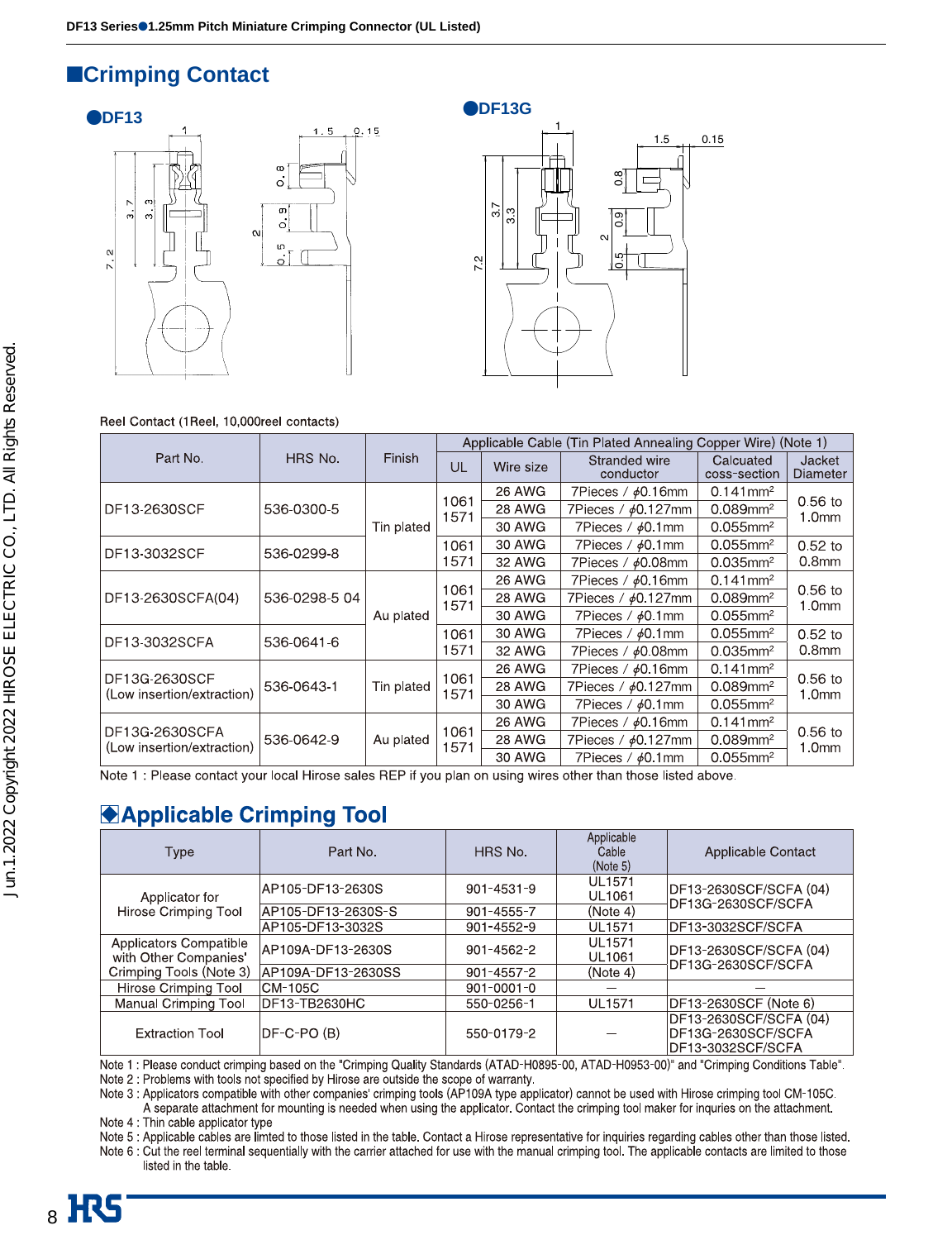### **Crimping**

#### Items required prior to start crimping

The work-related documents shown below are required before starting the harness connections.

(The ● mark shows the document required.)

When the documents shown below are not available, ask our sales personnel to provide them.

| Document Title                                                                      | Description                                                                 | Automatic Crimping Machine | Hand Crimping Tool | <b>Remarks</b>                                             |
|-------------------------------------------------------------------------------------|-----------------------------------------------------------------------------|----------------------------|--------------------|------------------------------------------------------------|
| $(1)$ Main unit of crimping machine Explanation of main press<br>instruction manual | lmachine unit                                                               |                            |                    | When purchasing main press<br>machine unit, it is bundled. |
| $(2)$ Operating Instructions for<br>Hand Tool                                       | Crimp operation                                                             |                            |                    |                                                            |
| (3) Applicator Spare Parts<br>Identification                                        | <b>Explanation for Applicator</b><br>linstallation                          |                            |                    | When purchasing Applicator,                                |
| (4) Crimp Conditions                                                                | Standard values of:<br>Crimp height :<br>Tensile strenath                   |                            |                    | it is bundled.                                             |
| (5) Crimp Quality Standards                                                         | Various standards for<br>crimping conditions                                |                            |                    |                                                            |
| (6) Operating Instructions for<br>Hand Tool                                         | Inspection items of :<br>Crimp height ; Crimp operation<br>Tensile strength |                            |                    | When purchasing Hand Tool,<br>it is bundled.               |

#### **Tools**

When crimping work is applied to our contacts, the tool designated by Hirose should be used.

Crimping work by using tools other than as designated must not be done because it may result in contact failure, disconnection of cable, etc.

\*The operating instructions manual is available for the crimping machine and the applicator. Be sure to carefully read the operating instructions manual befor implementing the work.

#### Applicable electric wires

Check that the electric wire to be used is in the range of application.

If you intend to use an electric wire other than the recommended one, ask our sales personnel.

#### **[Precautions]**

- Felectric wires that are applicable for crimping connectors shall, principally, be the tin-plated stranded soft-copper wire.
- · Crimping of electric wires wherein single wires, polyester yarns, etc., exist and crimping of tin-coated wires should be avoided.
- · Avoid crimping two electric wires together.
- · The setting values of crimp height (Note 1) may vary between tin-plated and gold-plated terminals even if the same electric wires are used.
- · The setting values of crimp height (Note 1) may vary depending on the difference in the core wire configuration even if the computed cross-sectional area is the same.
- Note 1 : The crimp height is an important item that determines crimping quality. We execute crimping tests for each electric wire to ensure the optimal value for the crimp height with high precision, thereby ensuring optimal setup values.

### B**Application Pattern**

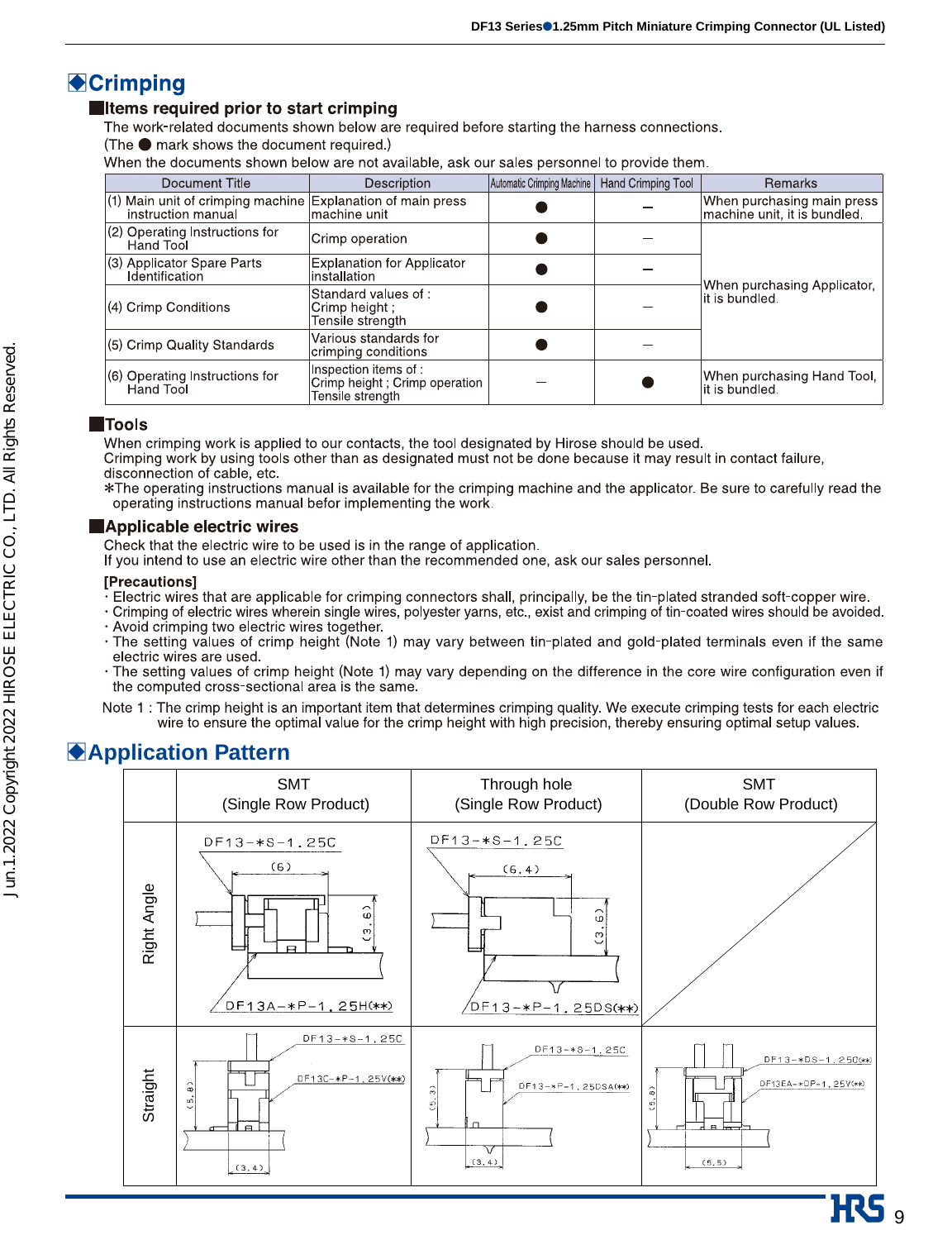### **BEmbossed Carrier Tape Dimensions**



#### K**DF13A-**\***P-1.25H (**\*\***)**







Unit : mm

|                                    |                 |    |      |      | <u>UIII : IIIII</u> |
|------------------------------------|-----------------|----|------|------|---------------------|
| <b>Size</b><br><b>Product Type</b> | No. of Contacts |    |      |      |                     |
|                                    |                 | 16 |      | 7.5  | 16.4                |
| DF13C-*P-1.25V (**)                | 4 to 10         | 24 |      | 11.5 | 24.4                |
| DF13A-*P-1.25H (**)                | 11 to 14        | 32 | 28.4 | 14.2 | 32.4                |
|                                    |                 | 44 | 40.4 | 20.2 | 44.4                |

Note : The 13 contacts is not serialized.

|                                    |                 |    |      |      | Unit: $mm$ |
|------------------------------------|-----------------|----|------|------|------------|
| <b>Size</b><br><b>Product Type</b> | No. of Contacts |    |      |      | D          |
|                                    |                 | 24 |      | 11.5 | 24.4       |
| DF13EA-*DP-1.25V (**)              | 20              | 32 | 28.4 | 14.2 | 32.4       |
|                                    | 30 to 40        | 44 | 40.4 | 20.2 | 44.4       |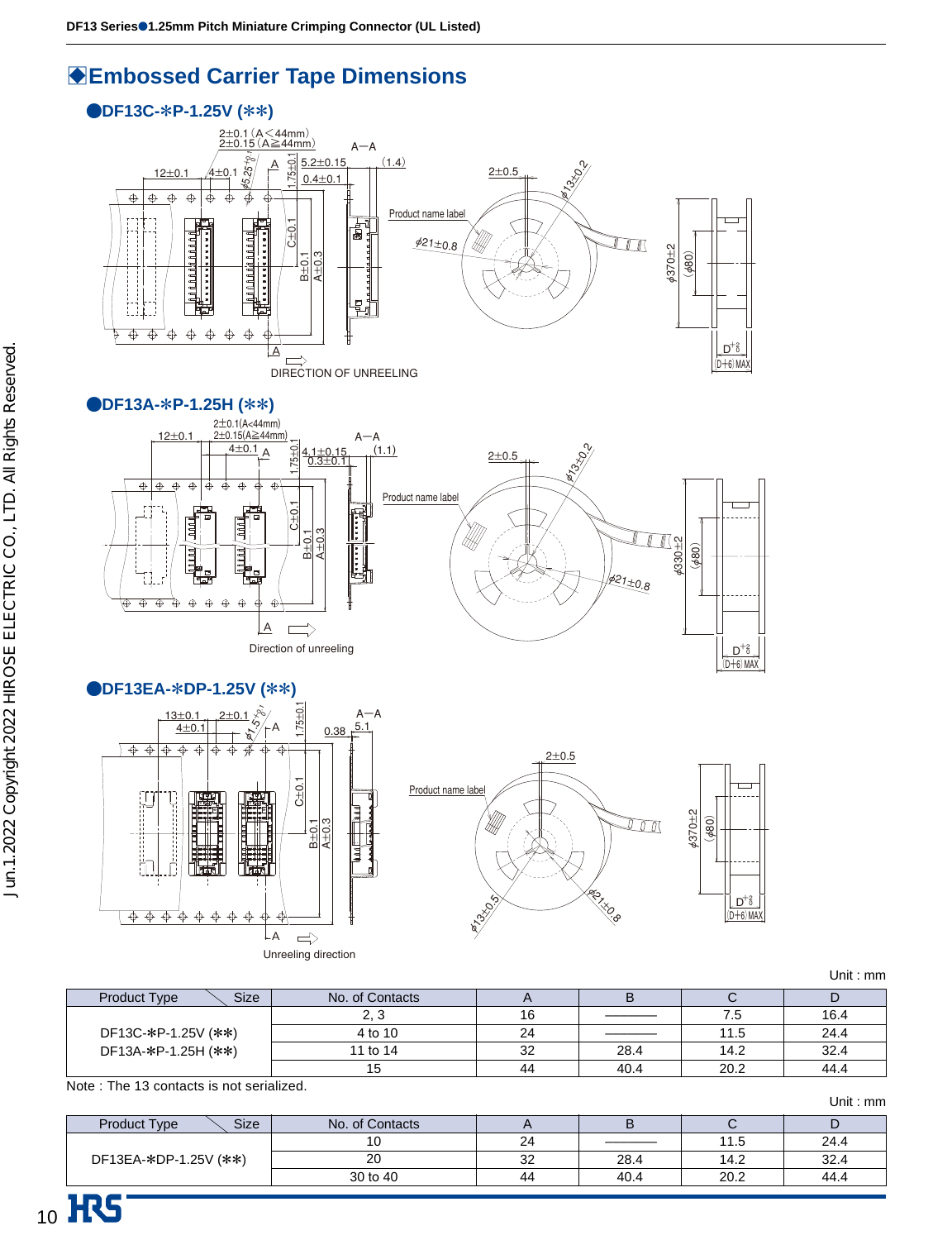### B**Precautions**